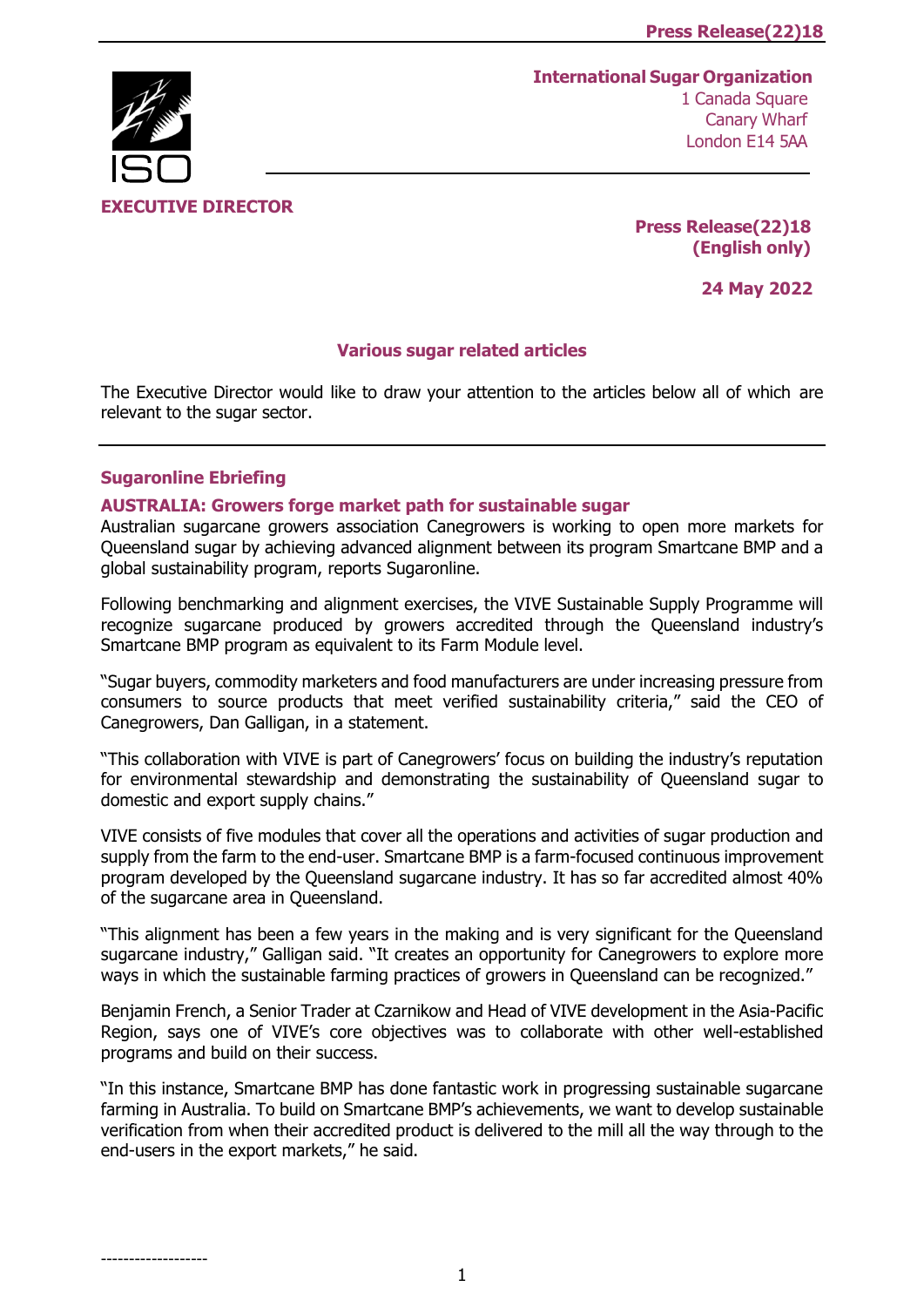"We now look forward to inviting Australian mills and exporters onto the VIVE Programme, enabling us to develop fully verified sustainable supply chains from sugarcane farms to the participating VIVE refineries in Vietnam, Malaysia, and Indonesia."

#### **[INDIA: Sugar mills signed deals to export 8.5 M tonnes of sugar as of May 15](https://www.sugaronline.com/2022/05/19/india-sugar-mills-signed-deals-to-export-8-5-m-tonnes-of-sugar-as-of-may-15/)**

Indian sugar mills have signed contracts to export 8.5 million metric tonnes of sugar in the current 2021/22 season, according to the Indian Sugar Mills Association (ISMA) on May 19, reports Sugaronline.

Out of this total, 7.1 million tonnes had been physically exported out of the country until the end of April, compared to 4.3 million tonnes at the same time last year. Another 8-10 million tonnes of sugar was in the pipeline to be physically exported in May 2022.

ISMA reaffirmed that it expects over 9 million tonnes of sugar to be exported by the country in the current season, against 7.2 million tonnes last season.

#### **[SOUTH AFRICA: Canegrowers pressure government to consider Sugar Masterplan in](https://www.sugaronline.com/2022/05/20/south-africa-canegrowers-pressure-government-to-consider-sugar-masterplan-in-budget/)  [budget](https://www.sugaronline.com/2022/05/20/south-africa-canegrowers-pressure-government-to-consider-sugar-masterplan-in-budget/)**

The South African Canegrowers Association has called on the Minister of Trade, Industry and Competition, Ebrahim Patel, to consider the Sugarcane Masterplan when he delivers his annual budget on May 20, reports Sugaronline.

The association expects him to deliver an update on the government's action to implement the Sugarcane Value Chain Masterplan, developed to address challenges facing the industry and ensure its long-term sustainability and profitability.

The first three-year phase of the Masterplan was signed by the government and sugar industry stakeholders on Nov. 17, 2020. The signatories committed to taking action to increase demand for locally grown and manufactured sugar, improve import protection, and strengthen small-scale growers, among other actions.

SA Canegrowers is also asking the government to review the socio-economic impact of the Health Promotion Levy (sugar tax).

"While no evidence has been produced to date that the tax has had a positive impact on obesity levels in the country, it has had a devastating impact on growers and the livelihoods they support. This has resulted in 16,621 jobs and ZAR2.04 billion (US\$128.7 million) in revenue being lost during the first year of its implementation alone," the association said in a statement.

SA Canegrowers added that the diversification of the sugarcane value chain was also crucial to the industry's long-term sustainability. In May 2021, SA Canegrowers and the Roundtable on Sustainable Biomaterials announced the findings of a joint study on the viability of using South African sugarcane to manufacture sustainable aviation fuel. The study was presented to the Value Chain Diversification Task Team established under the Masterplan.

"SA Canegrowers, therefore, hopes to hear Minister Patel make a meaningful announcement about the progress of work underway to establish an enabling framework for this promising industry."

**[MEXICO: Investment in irrigation and crop renewal needed to improve sugar yields](https://www.sugaronline.com/2022/05/20/mexico-investment-in-irrigation-and-crop-renewal-needed-to-improve-sugar-yields/)** Sugarcane yields in Mexico have been declining steadily for several years, and investment in irrigation and crop recovery is necessary to reverse this trend, according to Czarnikow, reports Sugaronline.

"Until more support is given to the farmers to invest in irrigation and younger cane, there are unlikely to be any significant changes in the yield profile. Even worse, with rising costs for all products, small-scale farmers are less likely to spend more on fertilizers and seeds, meaning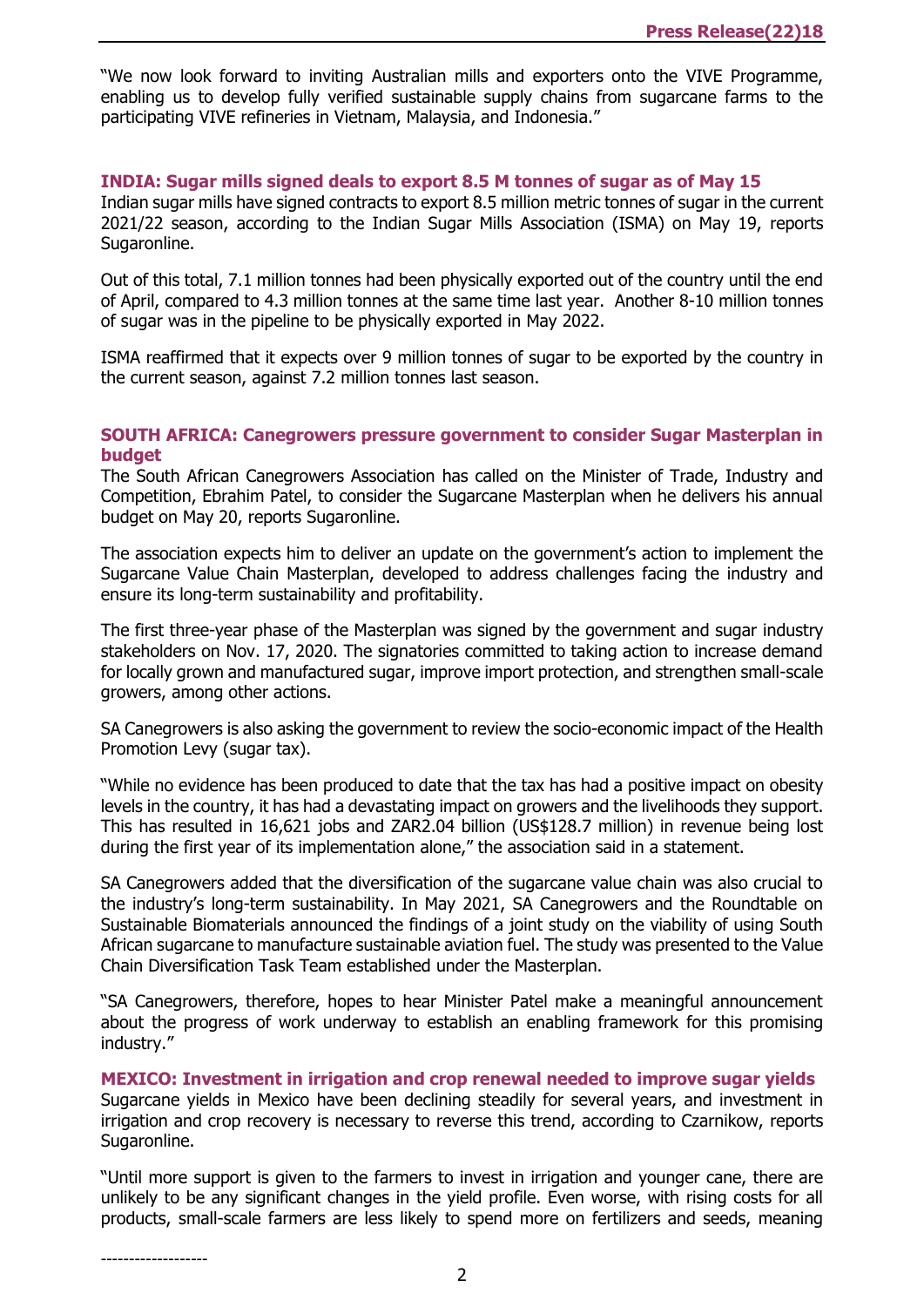yields will probably decline further over the next few years," analyst Vincent O'Rourke wrote in a report on May 18.

He said that if the necessary investment is made and the cane fields are renovated, Mexico could become a much more efficient cane producer and grow production by 30%.

Most of Mexico's sugarcane production comes from smallholders around the Veracruz region, and about 60% of the cane is not irrigated. There are 170,000 cane farmers in Mexico and the average farm area is 4.3 ha.

 $\overline{\phantom{a}}$  , where  $\overline{\phantom{a}}$  , where  $\overline{\phantom{a}}$  , where  $\overline{\phantom{a}}$  , where  $\overline{\phantom{a}}$ 

#### **FoodNavigator.com**

**[FDA denies request to exempt tagatose from added sugar labeling in decision](https://www.foodnavigator-usa.com/Article/2022/05/20/FDA-denies-request-to-exempt-tagatose-from-added-sugar-labeling-in-decision-slammed-by-Bonumose-as-contradictory-and-illogical?utm_source=copyright&utm_medium=OnSite&utm_campaign=copyright)  [slammed as 'contradictory and illogical'](https://www.foodnavigator-usa.com/Article/2022/05/20/FDA-denies-request-to-exempt-tagatose-from-added-sugar-labeling-in-decision-slammed-by-Bonumose-as-contradictory-and-illogical?utm_source=copyright&utm_medium=OnSite&utm_campaign=copyright)**



The FDA has denied a request to exempt rare sugar tagatose from the total and added sugars declaration on the Nutrition Facts panel, three years after granting the same request for rare sugar allulose, a decision petitioner Bonumose has slammed as "contradictory and illogical," but the agency says reflects the fact that tagatose has more calories per gram.

[https://www.foodnavigator-usa.com/article/2022/05/20/fda-denies-request-to-exempt](https://www.foodnavigator-usa.com/Article/2022/05/20/FDA-denies-request-to-exempt-tagatose-from-added-sugar-labeling-in-decision-slammed-by-Bonumose-as-contradictory-and-illogical?utm_source=copyright&utm_medium=OnSite&utm_campaign=copyright)[tagatose-from-added-sugar-labeling-in-decision-slammed-by-bonumose-as-contradictory-and](https://www.foodnavigator-usa.com/Article/2022/05/20/FDA-denies-request-to-exempt-tagatose-from-added-sugar-labeling-in-decision-slammed-by-Bonumose-as-contradictory-and-illogical?utm_source=copyright&utm_medium=OnSite&utm_campaign=copyright)[illogical](https://www.foodnavigator-usa.com/Article/2022/05/20/FDA-denies-request-to-exempt-tagatose-from-added-sugar-labeling-in-decision-slammed-by-Bonumose-as-contradictory-and-illogical?utm_source=copyright&utm_medium=OnSite&utm_campaign=copyright)

#### **[How does 'sustainability' differ for a brand, distributor, and retailer?](https://www.foodnavigator.com/Article/2022/05/17/What-does-sustainability-mean-to-Tesco-Scrumbles-and-Cotswold-Fayre?utm_source=copyright&utm_medium=OnSite&utm_campaign=copyright)**



-------------------

If sustainability means different things to different people, what does it mean for businesses working in distinct links of the supply chain? FoodNavigator hears from a brand, a distributor, and a retailer.

[https://www.foodnavigator.com/article/2022/05/17/what-does-sustainability-mean-to-tesco](https://www.foodnavigator.com/Article/2022/05/17/What-does-sustainability-mean-to-Tesco-Scrumbles-and-Cotswold-Fayre?utm_source=copyright&utm_medium=OnSite&utm_campaign=copyright)[scrumbles-and-cotswold-fayre](https://www.foodnavigator.com/Article/2022/05/17/What-does-sustainability-mean-to-Tesco-Scrumbles-and-Cotswold-Fayre?utm_source=copyright&utm_medium=OnSite&utm_campaign=copyright)